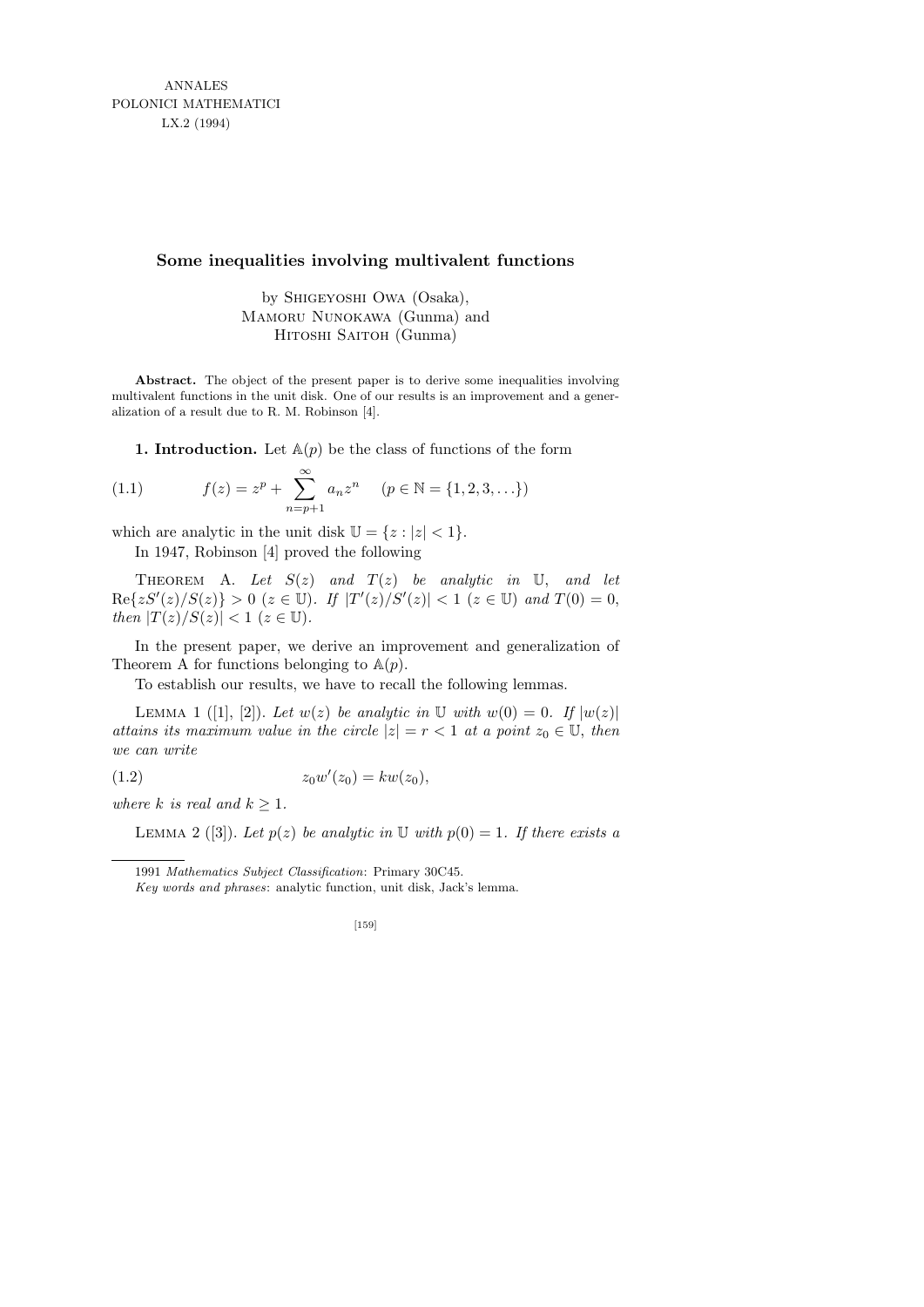point  $z_0 \in \mathbb{U}$  such that

 $\text{Re}(p(z)) > 0 \quad (|z| < |z_0|), \quad \text{Re}(p(z_0)) = 0, \quad \text{and} \quad p(z_0) \neq 0,$ then  $p(z_0) = ia \ (a \neq 0) \ and$  $\mathcal{L}^{\text{max}}$ 

(1.3) 
$$
\frac{z_0 p'(z_0)}{p(z_0)} = i \frac{k}{2} \left( a + \frac{1}{a} \right),
$$

where k is real and  $k \geq 1$ .

2. Some counterparts of Theorem A. Our first result for functions in the class  $A(p)$  is contained in

THEOREM 1. Let  $S(z) \in A(m)$ ,  $T(z) \in A(n)$  with  $p = n - m \ge 1$ . Let  $S(z)$  satisfy  $\text{Re}\{S(z)/zS'(z)\} > \alpha \ (0 \leq \alpha < 1/m)$ . If

(2.1) 
$$
\left|\frac{T'(z)}{S'(z)}\right| < (1+p\alpha)|z|^{p-1} \quad (z \in \mathbb{U}),
$$

then

(2.2) 
$$
\left|\frac{T(z)}{S(z)}\right| < |z|^{p-1} \quad (z \in \mathbb{U}).
$$

P r o o f. Since  $T(z)/S(z) = z^p + \ldots \in A(p)$ , we define the function  $w(z)$ by  $T(z) = z^{p-1}w(z)S(z)$ . Then  $w(z)$  is analytic in U with  $w(0) = 0$ . It follows from the definition of  $w(z)$  that

(2.3) 
$$
\frac{T'(z)}{S'(z)} = z^{p-1}w(z)\bigg\{1+\bigg(p-1+\frac{zw'(z)}{w(z)}\bigg)\frac{S(z)}{zS'(z)}\bigg\}.
$$

If we suppose that there exists a point  $z_0 \in \mathbb{U}$  such that

$$
\max_{|z| \le |z_0|} |w(z)| = |w(z_0)| = 1,
$$

then Lemma 1 gives  $w(z_0) = e^{i\theta}$  and

$$
z_0 w'(z_0) = k w(z_0) \quad (k \ge 1).
$$

Therefore,

$$
(2.4) \qquad \left| \frac{T'(z_0)}{z_0^{p-1} S'(z_0)} \right| = \left| 1 + \left( p - 1 + \frac{z_0 w'(z_0)}{w(z_0)} \right) \frac{S(z_0)}{z_0 S'(z_0)} \right|
$$
  
 
$$
\geq 1 + (p - 1 + k) \operatorname{Re} \left( \frac{S(z_0)}{z_0 S'(z_0)} \right) > 1 + p\alpha.
$$

This contradicts our condition (2.1), so that  $|w(z)| < 1$  for all  $z \in \mathbb{U}$ . This completes the proof of Theorem 1.

Remark. If we take  $p = 1$  and  $\alpha = 0$  in Theorem 1, then we recover Theorem A due to Robinson [4].

Next, applying Lemma 2, we prove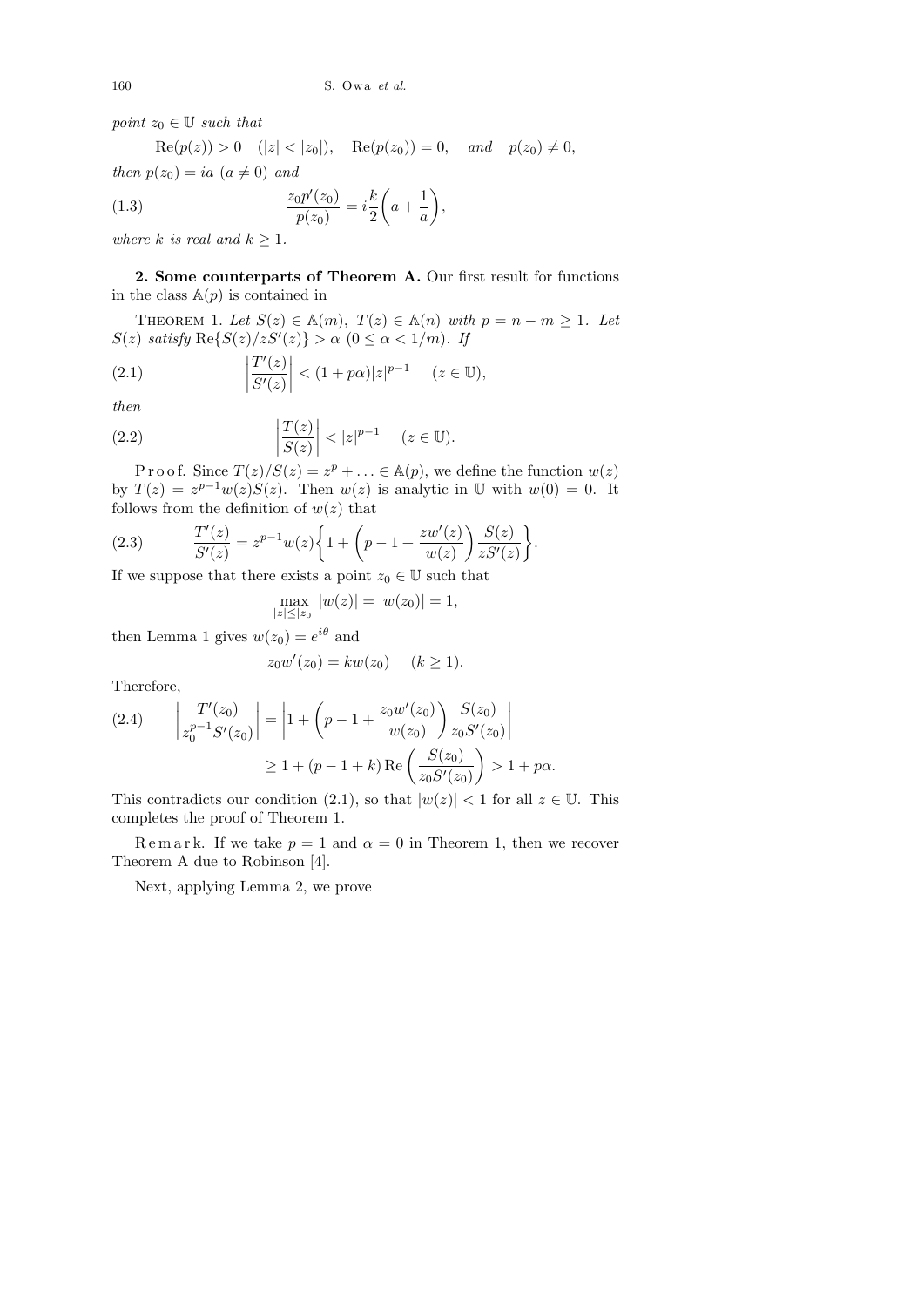THEOREM 2. Let  $S(z) \in \mathbb{A}(m)$ ,  $T(z) \in \mathbb{A}(n)$  with  $p = n - m \geq 1$ . Let  $S(z)$ satisfy  $\text{Re}\{S(z)/zS'(z)\} > \alpha \ (0 \leq \alpha < 1/m) \ \text{and} \ -\alpha/p \leq \text{Im}\{S(z)/zS'(z)\}$  $\leq \alpha/p \ (0 \leq \alpha < 1/m)$ . If

(2.5) 
$$
\operatorname{Re}\left(\frac{T'(z)}{z^p S'(z)}\right) > 0 \quad (z \in \mathbb{U}),
$$

then

(2.6) 
$$
\operatorname{Re}\left(\frac{T(z)}{z^p S(z)}\right) > 0 \quad (z \in \mathbb{U}).
$$

P r o o f. Defining the function  $q(z)$  by  $T(z) = z^p q(z) S(z)$ , we see that  $q(z)$  is analytic in U with  $q(0) = 1$ . Note that

(2.7) 
$$
\frac{T'(z)}{S'(z)} = z^p q(z) \bigg\{ 1 + \bigg(p + \frac{zq'(z)}{q(z)}\bigg) \frac{S(z)}{zS'(z)} \bigg\}.
$$

Suppose that there exists a point  $z_0 \in \mathbb{U}$  such that

 $\text{Re}(q(z)) > 0 \quad (|z| < |z_0|), \quad \text{Re}(q(z_0)) = 0, \quad \text{and} \quad q(z_0) \neq 0.$ 

Then, applying Lemma 2, we have  $q(z_0) = ia$   $(a \neq 0)$  and

$$
\frac{z_0 q'(z_0)}{q(z_0)} = i \frac{k}{2} \left( a + \frac{1}{a} \right) \quad (k \ge 1).
$$

Therefore, writing  $S(z_0)/(z_0S'(z_0)) = \alpha_0 + i\beta_0$ , we obtain

(2.8) 
$$
\operatorname{Re}\left(\frac{T'(z_0)}{z_0^p S'(z_0)}\right) = -ap\beta_0 - \frac{ak\alpha_0}{2} \left(a + \frac{1}{a}\right)
$$

$$
= -ap\beta_0 - \frac{k\alpha_0}{2} (1 + a^2)
$$

$$
\le -ap\beta_0 - \frac{\alpha_0}{2} (1 + a^2) \le -ap\beta_0 - \frac{\alpha}{2} (1 + a^2).
$$

Since  $-\alpha/p \leq \beta_0 \leq \alpha/p$ , if  $a > 0$ , then

(2.9) 
$$
-ap\beta_0 - \frac{\alpha}{2}(1+a^2) \leq a\alpha - \frac{\alpha}{2}(1+a^2) = -\frac{\alpha}{2}(1-a)^2 \leq 0,
$$

and if  $a < 0$ , then

(2.10) 
$$
-ap\beta_0 - \frac{\alpha}{2}(1+a^2) \le -a\alpha - \frac{\alpha}{2}(1+a^2) = -\frac{\alpha}{2}(1+a)^2 \le 0.
$$

This contradicts our condition (2.5). Consequently,  $\text{Re}(q(z)) > 0$  for all  $z \in \mathbb{U}$ , so that  $\text{Re}\{T(z)/(z^pS(z))\} > 0$   $(z_0 \in \mathbb{U})$ .

Further, using the same technique as in the proof of Theorem 2, we obtain